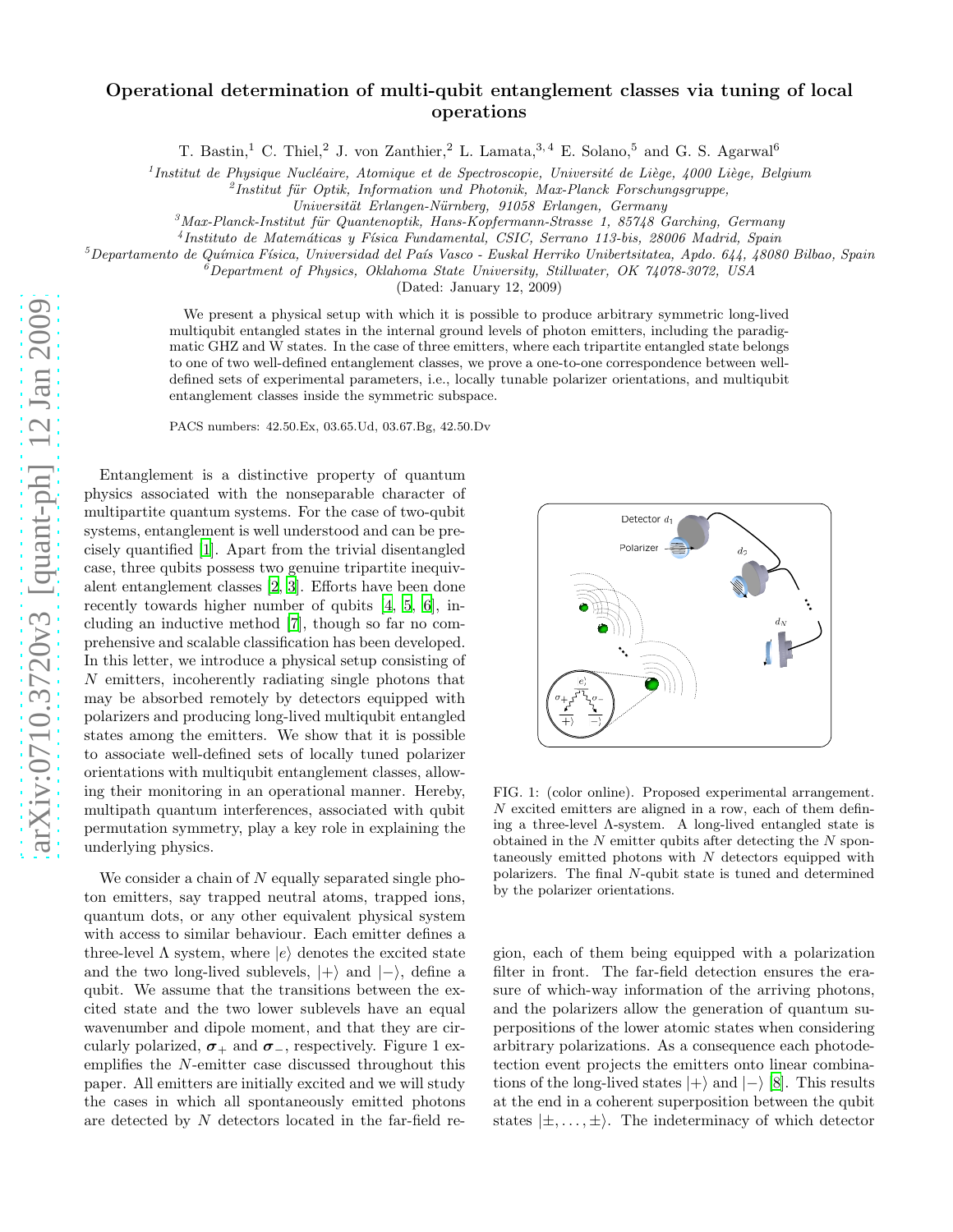

<span id="page-1-0"></span>FIG. 2: (color online). Pyramid of entanglement paths for the case of 3 emitters initialized in the excited state  $|e, e, e\rangle$ . The figure illustrates the intermediate states, horizontally displayed, during three successive photodetection events realized by three detectors  $d_1$ ,  $d_2$ , and  $d_3$ , equipped with general elliptical polarizers oriented along  $\epsilon_1$ ,  $\epsilon_2$  and  $\epsilon_3$  ( $\epsilon_i \equiv \alpha_i \sigma_+ + \beta_i \sigma_-$ ), respectively. After each detection, the unnormalized global state of the system is the sum of all states in the circles weighed by the tagged prefactors. Leftdown arrows denote  $\sigma_+$  transitions, and right-down arrows represent  $\sigma$ - ones. The final state components are shown inside colored frames and the colored arrows represent the quantum paths leading to these different components. Only the red circle states are obtained via a single quantum path, while the blue and green ones are the result of three different interfering quantum paths.

has projected which emitter in its ground states implies the existence of many quantum pathways between the initial fully excited atomic state and each of the final state components. This produces a multipath quantum interference effect [\[9\]](#page-3-8) that we will tune by modifying the polarizer orientations. We remark that several experimental setups may be in condition to implement the concepts introduced in this paper [\[10,](#page-3-9) [11,](#page-3-10) [12,](#page-3-11) [13\]](#page-3-12).

As will be shown explicitly below, it is always possible to find suitable polarizer orientations to produce any desired state totally symmetric with respect to permutations of the emitters. Hereby, linear polarizers allow the generation of a state of the GHZ type [\[14](#page-3-13)], the maximally entangled state

<span id="page-1-1"></span>
$$
|\text{GHZ}_N\rangle \equiv \frac{1}{\sqrt{2}}\left(|+,\ldots,+\rangle+e^{i\phi}|-,\ldots,-\rangle\right),\quad(1)
$$

with arbitrary relative phase  $\phi$ , or a separable (product) state

<span id="page-1-2"></span>
$$
|S_N\rangle \equiv |1_{\phi}, \dots, 1_{\phi}\rangle, \tag{2}
$$

with  $|1_{\phi}\rangle \equiv (|+\rangle + e^{i\phi} |-\rangle)/\sqrt{2}$ . An intermediate polarizer configuration permits the generation of the multiqubit state of the W type [\[2\]](#page-3-1), the weakly entangled state

$$
|W_N\rangle = \frac{1}{\sqrt{N}} (|1_{\phi}, 0_{\phi}, \dots, 0_{\phi}\rangle + \dots + |0_{\phi}, \dots, 0_{\phi}, 1_{\phi}\rangle),
$$
\n(3)

with  $|0_{\phi}\rangle \equiv (|\rangle - e^{i\phi}|\rangle)/\sqrt{2}$ . In the 3-qubit case, where each tripartite entangled state belongs to one of two welldefined entanglement classes [\[2](#page-3-1), [3\]](#page-3-2): GHZ or W family, it turns out that even the rotation of a single polarizer allows us to switch from one entanglement class preparation to the other, which are univocally determined by the number of distinct polarizer orientations in the experimental setting. Those polarizer manipulations can be said to be local with respect to the polarizer/detector positions, though they are not local with respect to the qubit positions: it is well known that one cannot convert states from different families into each others using stochastic local operations and classical communication (SLOCC) [\[15\]](#page-3-14). Remarkably, the above described local polarization rotations will make possible the transitions

$$
S \text{ class} \leftrightarrow W \text{ class} \leftrightarrow \text{GHZ class}, \tag{4}
$$

where "S" stems from "separable".

There are several physical systems where the generation of GHZ and W states with three or more qubits have been experimentally achieved: in trapped ions [\[16,](#page-3-15) [17\]](#page-3-16), in Rydberg atoms crossing microwave cavities [\[18\]](#page-3-17), and in photonic systems [\[19,](#page-3-18) [20](#page-3-19)]. Furthermore, other multiqubit entangled states have been realized in different physical setups [\[21](#page-3-20), [22,](#page-3-21) [23,](#page-3-22) [24](#page-3-23), [25\]](#page-3-24) with different purposes [\[26](#page-3-25)] and potential applications in quantum information. Though several paradigmatic entangled states have been produced in the lab, there is no study, to our knowledge, that associates operationally given experimental configurations with multipartite entanglement classes.

The outlined behavior can be understood from the explicit calculation of the different states of the N-emitter system after the successive photon detection events. A properly located detector in the far-field with a general elliptical polarizer oriented in the xy plane of the circularly polarized light along the polarization vector  $\epsilon \equiv \alpha \sigma_+ + \beta \sigma_-$  with arbitrary complex coefficients  $\alpha$ and  $\beta$  ( $|\alpha|^2 + |\beta|^2 = 1$ ) can implement the operator action [\[27](#page-3-26)]

$$
\hat{\mathcal{D}}(\epsilon) = \alpha \sum_{j=1}^{N} |+\rangle_j \langle e| + \beta \sum_{j=1}^{N} |-\rangle_j \langle e|,
$$
 (5)

up to an insignificant prefactor. Here, the sum over  $i$ runs over all emitters and  $|\pm\rangle_i\langle e|$  is the projection operator from state  $|e\rangle$  to state  $|\pm\rangle$  for emitter j. Starting with N emitters in their excited state  $|e, \ldots, e\rangle$ , the detection of the  $N$  emitted photons by  $N$  detectors with polarizer configuration  $\epsilon_1, \ldots, \epsilon_N$  ( $\epsilon_i \equiv \alpha_i \sigma_+ + \beta_i \sigma_-$ ) projects the emitter system onto the final state  $|\psi_f\rangle$  =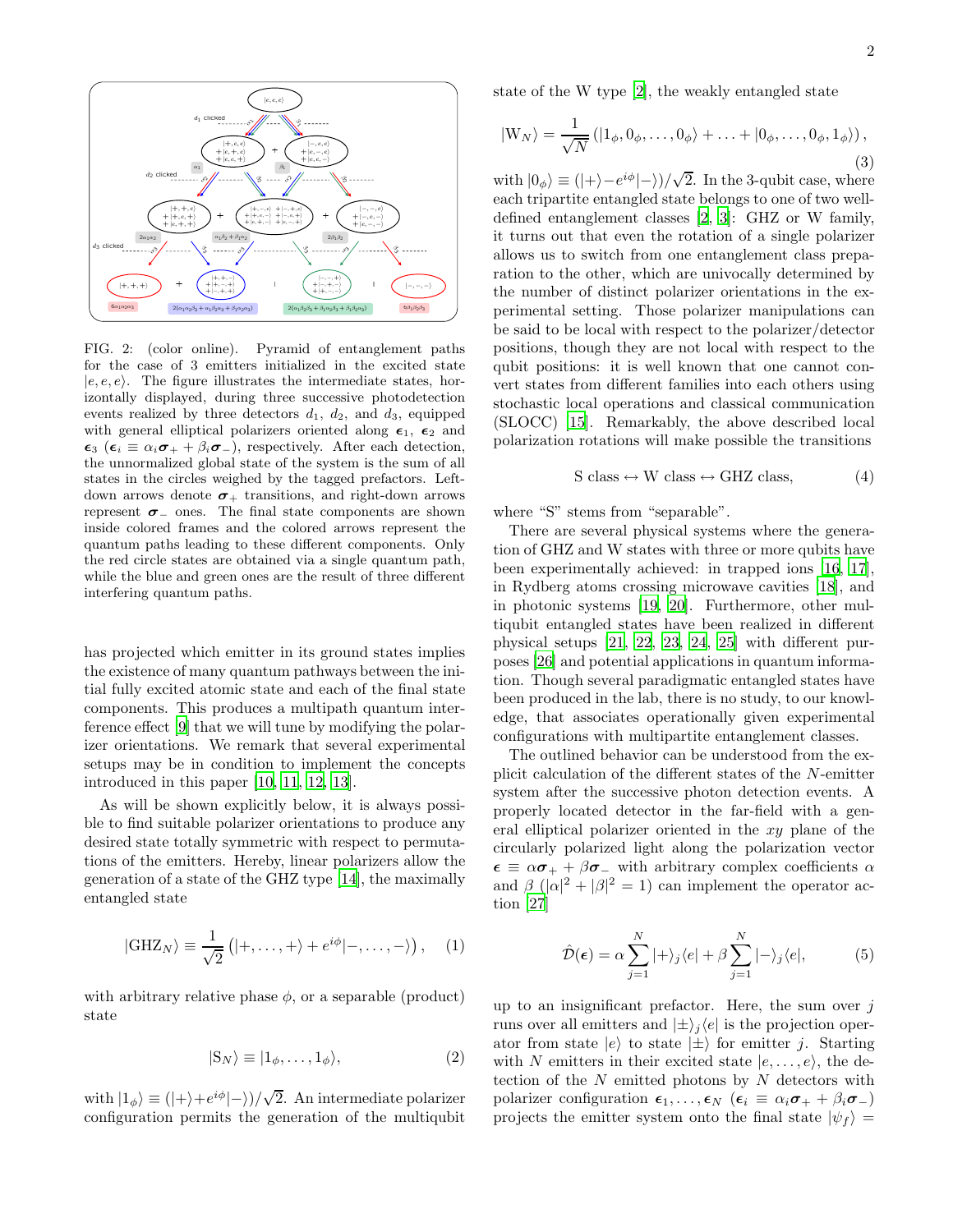<span id="page-2-0"></span>FIG. 3: (color online). Operational monitoring of tripartite entanglement classes by changing the polarization configurations. If the three polarizer orientations are all different, the final state belongs to the GHZ class; if two polarizer orientations are different, the final state belongs to the W class; if all polarizers are identically oriented, the final state belongs to the S class.

 $\hat{\mathcal{D}}(\epsilon_N) \dots \hat{\mathcal{D}}(\epsilon_1) | e, \dots, e \rangle$ . Due to the symmetry properties of those operators, the final state as well as all intermediate states are totally symmetric with respect to permutations of the emitters. If entanglement is produced at the end of the detection process, we are ensured that only genuine multipartite entangled states belonging to the accessible symmetric entanglement classes will be generated. The intermediate states produced in the course of the successive photon detection events can be ordered in a pyramidal manner, displaying the various possible quantum paths towards the generation of the desired fi-nal state (see Fig. [2](#page-1-0) which exemplifies the case  $N = 3$ ). At the end of the N photon detection process, the system is found in a coherent superposition of all possible product states of the N-qubit system in the  $|\pm\rangle$  basis. All probability amplitudes related to the different quantum paths add up and yield interference terms (tagged prefactors on Fig. [2\)](#page-1-0). The final state  $|\psi_f\rangle$  is found to be a linear combination of all symmetric Dicke states with  $k \mid -\rangle$  excitations [\[28,](#page-3-27) [29\]](#page-3-28),  $|D_N(k)\rangle$ :

$$
|\psi_f\rangle = \mathcal{N} \sum_{k=0}^{N} c_k |D_N(k)\rangle, \tag{6}
$$

where  $N$  is a normalization prefactor, and

$$
c_k = (C_N^k)^{1/2} \sum_{1 \le i_1 \ne \dots \ne i_N \le N} \beta_{i_1} \dots \beta_{i_k} \alpha_{i_{k+1}} \dots \alpha_{i_N}, \tag{7}
$$

with  $C_N^k$  the binomial coefficient of N and k. Thereby, we can generate any symmetric state with respect to permutations of the emitters using suitable elliptical polarizer orientations. This is a direct application of Vieta's formulas [\[30\]](#page-3-29) : an arbitrary symmetrical state can be expanded in the Dicke state basis as  $\sum_{k}^{N} d_k |D_N(k)\rangle$  and is produced in our setup using  $K$  polarizers oriented along vectors  $\epsilon_i$  with  $\alpha_i/\beta_i$  identifying to the K roots of the polynomial  $P(z) = \sum_{k}^{N} (-1)^{K-k} \sqrt{C_{N}^{k} / C_{N}^{K}} d_{k} z^{k}$  with K the degree of this polynomial, the remaining polarizers oriented along  $\sigma_{+}$ .

For example, the maximally entangled state  $|GHZ_N\rangle$ of Eq. [\(1\)](#page-1-1) is generated with linear polarizers  $\pi_{\theta_k} \equiv$   $(e^{-i\theta_k}\boldsymbol{\sigma}_+ + e^{i\theta_k}\boldsymbol{\sigma}_-)/\sqrt{2}$  oriented along angles

$$
\theta_k = \left[\frac{\pi}{2N}\right] + \frac{\phi}{2N} + (k-1)\frac{\pi}{N}, \quad k = 1, ..., N,
$$
 (8)

or any configuration resulting from permuting the indices. Here, the term inside the square brackets is only present for the case of an even number of emitters. The state  $|GHZ_N\rangle$  appears naturally when using all distinct polarizer orientations uniformly shared out over  $2\pi$ .

In contrast, we are left with the separable state  $|S_N\rangle$ of Eq. [\(2\)](#page-1-2) with linear polarizers all identically oriented along the angle  $\phi/2$ :

$$
\theta_1 = \ldots = \theta_N = \frac{\phi}{2}.
$$
 (9)

The state  $|W_N\rangle$  is also generated with linear polarizers, all except one oriented identically along  $\phi/2$  with the last orthogonal to the  $N-1$  first,

$$
\theta_1 = \ldots = \theta_{N-1} = \frac{\phi}{2}, \quad \theta_N = \frac{\phi}{2} \pm \frac{\pi}{2},
$$
\n(10)

or any configuration obtained with permutation of the indices.

For three emitters, those particular results, associating the states  $|S_3\rangle$ ,  $|W_3\rangle$ , and  $|GHZ_3\rangle$  with certain choices of polarization angles, suggest a wider physical picture. In fact, we can associate in an operational manner specific polarizer configurations of our proposed physical setup with the three paradigmatic entanglement classes appearing in the 3-qubit case : the number of distinct polarizer orientations identifies univocally the entanglement class, be S, W, or GHZ, as shown in Fig. [3.](#page-2-0)

According to Dür *et al.* [\[2](#page-3-1)], the GHZ class is formed by states characterized by a non vanishing 3-tangle [\[31\]](#page-3-30), the W class by states with a zero 3-tangle and non-zero single qubit von Neumann entropies, while the separable state class is characterized by zero values of these entanglement measures. In our proposed scheme, the 3-tangle  $\tau$  of the final state  $|\psi_f\rangle$  reads

$$
\tau = \frac{4}{27} \mathcal{N}^4 |\alpha_1 \beta_2 - \alpha_2 \beta_1|^2 |\alpha_1 \beta_3 - \alpha_3 \beta_1|^2 |\alpha_2 \beta_3 - \alpha_3 \beta_2|^2
$$
\n(11)

and vanishes only when 2 polarizers are equally oriented. In this case, the local entropies vanish only when the third polarizer coincides with the two first. When switching from a configuration with three distinct polarizer orientations to a configuration with three identical ones, via the intermediate case where two of them are equal, we transit successively from the GHZ class, to the W class, and end in the S class, as seen in Fig. [3.](#page-2-0) This remarkably shows the potentiality of the proposed setup for associating operationally a physical setting with 3-qubit entanglement SLOCC classes of states symmetric with respect to permutations of the emitters. These results encourage a possible generalization to the arbitrary N-qubit state.